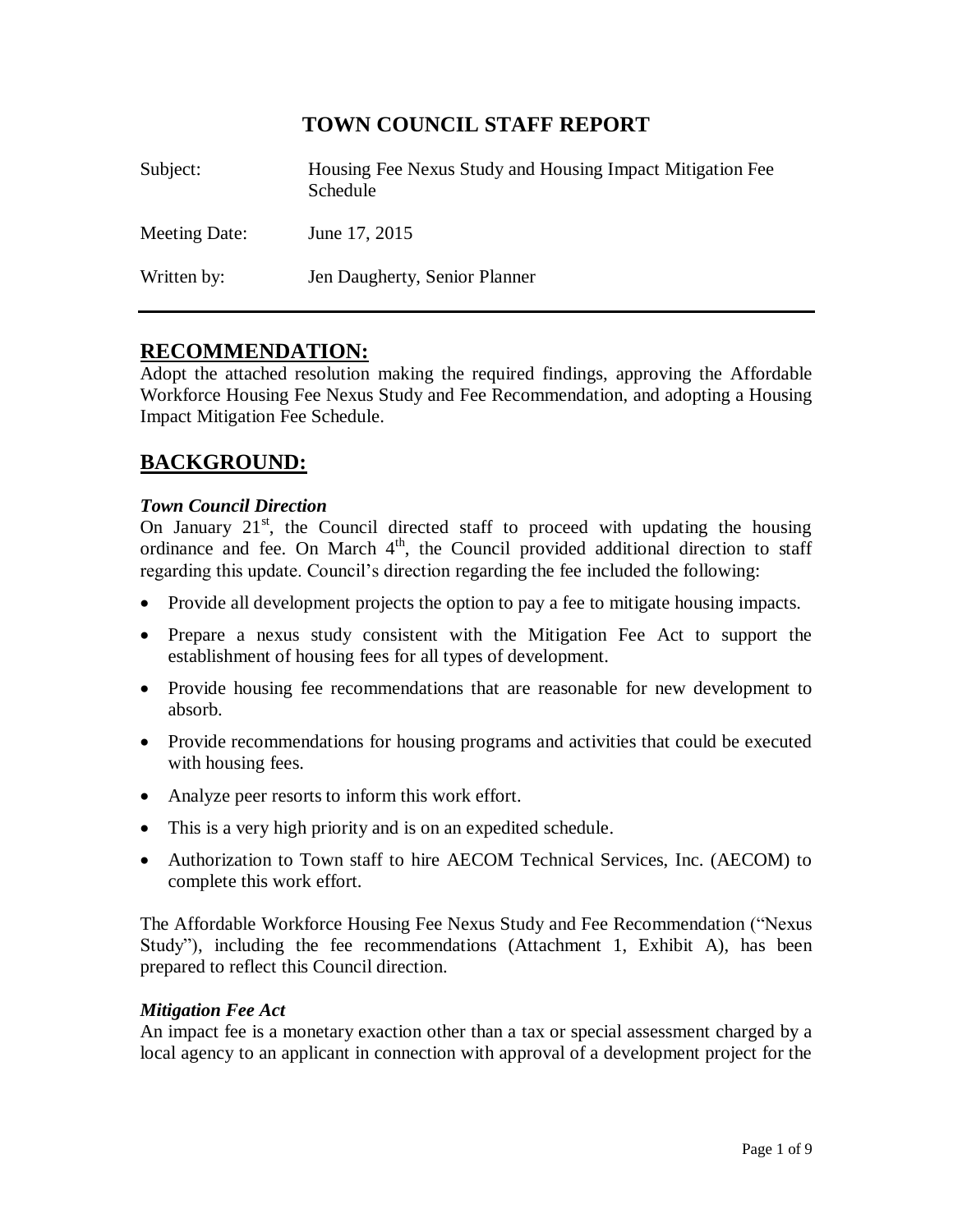purpose of defraying all or a portion of the cost of public facilities<sup>1</sup> related to the development project. The legal requirements for enacting impact fees are set forth in the Mitigation Fee Act (Government Code §66000-66025), also referred to as AB 1600 requirements. Impact fees must have a reasonable relationship (nexus) and be roughly proportional to the impact of the proposed development (Nollan/Dolan requirements). An impact fee shall not include costs attributable to existing deficiencies or needs; impact fees may only include the costs attributable to the increased demand for public facilities reasonably related to the development project (Government Code §66001(g)). Impact fees shall not exceed the estimated reasonable cost of providing the service or facility for which the fee is being imposed (Government Code §66005(a)). The attached Nexus Study complies with the requirements of the Mitigation Fee Act.

The Mitigation Fee Act requires the Town to publish information about each impact fee fund annually, and requires the Town to review each impact fee and make necessary findings every five years.

## *Mammoth Lakes Housing, Inc. (MLH) Board Review*

The MLH Board serves in an advisory role to the Town on housing issues. The MLH Board reviewed a draft nexus study on May 4<sup>th</sup>. Many of the Board's recommendations were considered appropriate by staff and AECOM and have been incorporated into the Nexus Study. The MLH Board also reviewed a revised draft Nexus Study on June  $1<sup>st</sup>$ , and a letter from the MLH Board President has been provided as a result of that discussion (Attachment 4). The Board specifically recommended that the housing fee be reviewed every two years.

# **ANALYSIS/DISCUSSION:**

The Affordable Workforce Housing Fee Nexus Study and Fee Recommendation ("Nexus Study") provides an analysis, methodology, and justification framework for housing fees consistent with the Mitigation Fee Act. The Nexus Study bases fees on employee generation by use, and uses are separated into the following categories:

- Residential
- Lodging
- Retail/Restaurants
- Office

 $\overline{\phantom{a}}$ 

- Light Industrial
- Service Uses

Consistent with the Housing Ordinance<sup>2</sup>, residential fees would be calculated per unit, lodging fees would be calculated per room, and non-residential fees would be calculated per gross square foot.

<sup>&</sup>lt;sup>1</sup> "Public facilities" are broadly defined in the Mitigation Fee Act to include public improvements, public services, and community amenities.

 $2$  The second reading of the updated Housing Ordinance occurred on June 3, 2015. In this staff report, "Housing Ordinance" refers to this Housing Ordinance that will be effective on July 3, 2015.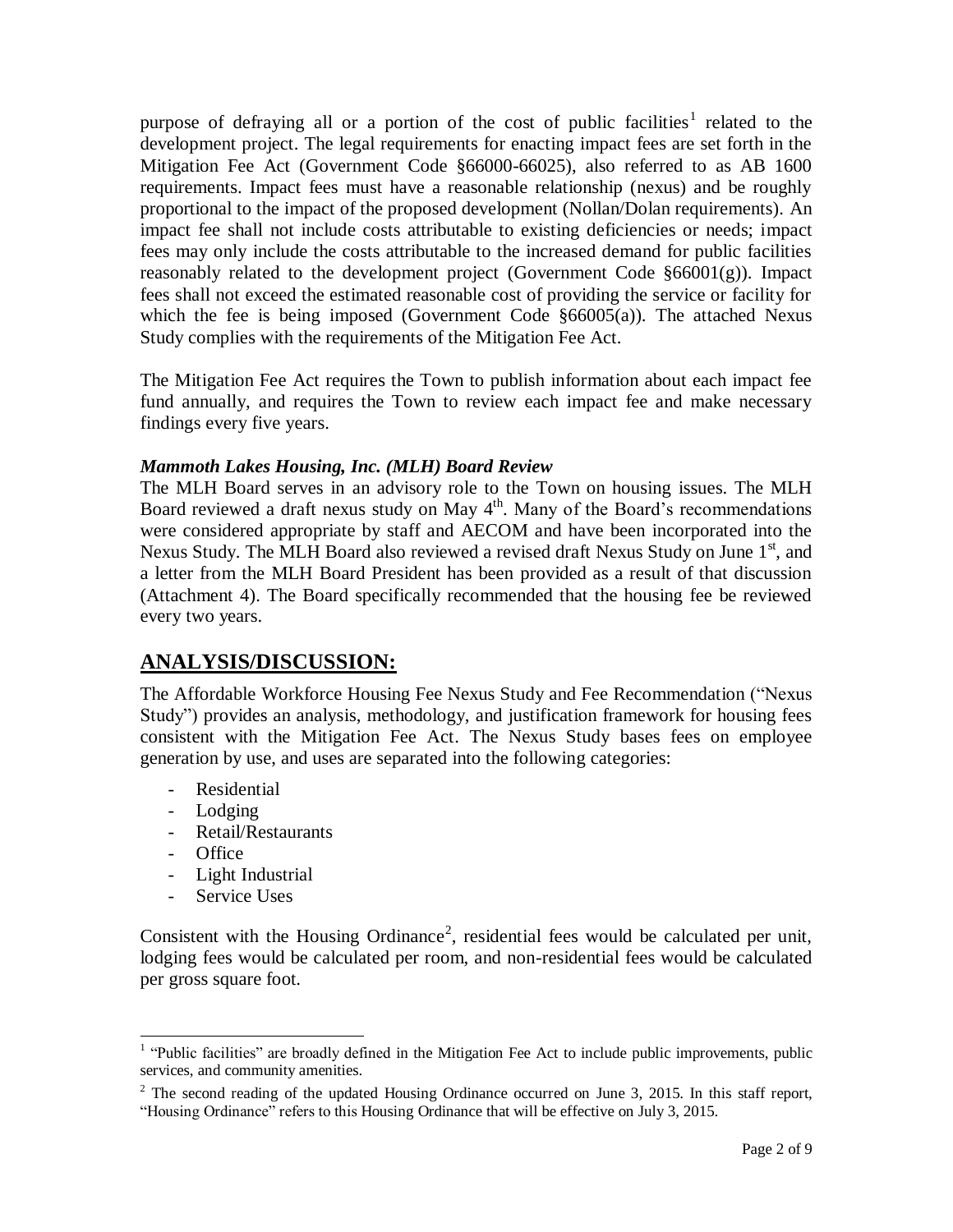The Nexus Study identifies the maximum allowable housing fees that the Town could charge for each use and recommended fees based on other available workforce housing funding sources and other appropriate considerations.

|                        | Maximum Impact Fee |                |  |
|------------------------|--------------------|----------------|--|
| Market-Rate Unit Price |                    | (Per Unit) $1$ |  |
| \$400,000 Per Unit     | S                  | 15.200         |  |
| \$600,000 Per Unit     | S                  | 19.300         |  |
| \$800,000 Per Unit     | S                  | 22,300         |  |

## *Maximum Housing Impact Fees*

1 Please see Table 3, Table 4, and Table 5.

|                      | Maximum Impact Fee<br>(Per Gross Square |           | Maximum Impact<br>Fee |            |
|----------------------|-----------------------------------------|-----------|-----------------------|------------|
| Category             |                                         | Foot) $1$ |                       | (Per Room) |
| Lodging              |                                         | NA \$     |                       | 9,300      |
| Retail/Restaurants   | \$                                      | 86        |                       | <b>NA</b>  |
| Office               | \$                                      | 48        |                       | <b>NA</b>  |
| Light Industrial     | \$                                      | 9         |                       | <b>NA</b>  |
| <b>Services Uses</b> | \$                                      | 41        |                       | <b>NA</b>  |

1 Please see Tables 6 - 10.

Source: AECOM

## *Recommended Housing Impact Fees*

|                        | Recommended Impact |                    |  |
|------------------------|--------------------|--------------------|--|
| Market-Rate Unit Price |                    | Fee (Per Unit) $1$ |  |
| Residential            |                    | 7.300              |  |

1 Please see Table 19, Table 20, and Table 21.

|                     | Recommended Impact |                | Recommended |                        |  |
|---------------------|--------------------|----------------|-------------|------------------------|--|
|                     | Fee                |                |             | <b>Impact Fee</b>      |  |
|                     | (Per Gross Square  |                | (Rounded    |                        |  |
| Category            | Foot)              |                |             | Per Room) <sup>1</sup> |  |
| Lodging             |                    | <b>NA \$</b>   |             | 3,700                  |  |
| Retail/Restaurants  | \$                 | 2              |             | <b>NA</b>              |  |
| Office              | \$                 | $\overline{2}$ |             | <b>NA</b>              |  |
| Light Industrial    | \$                 |                |             | <b>NA</b>              |  |
| <b>Service Uses</b> | \$                 | っ              |             | <b>NA</b>              |  |

1 Please see Tables 22 - 27.

Source: AECOM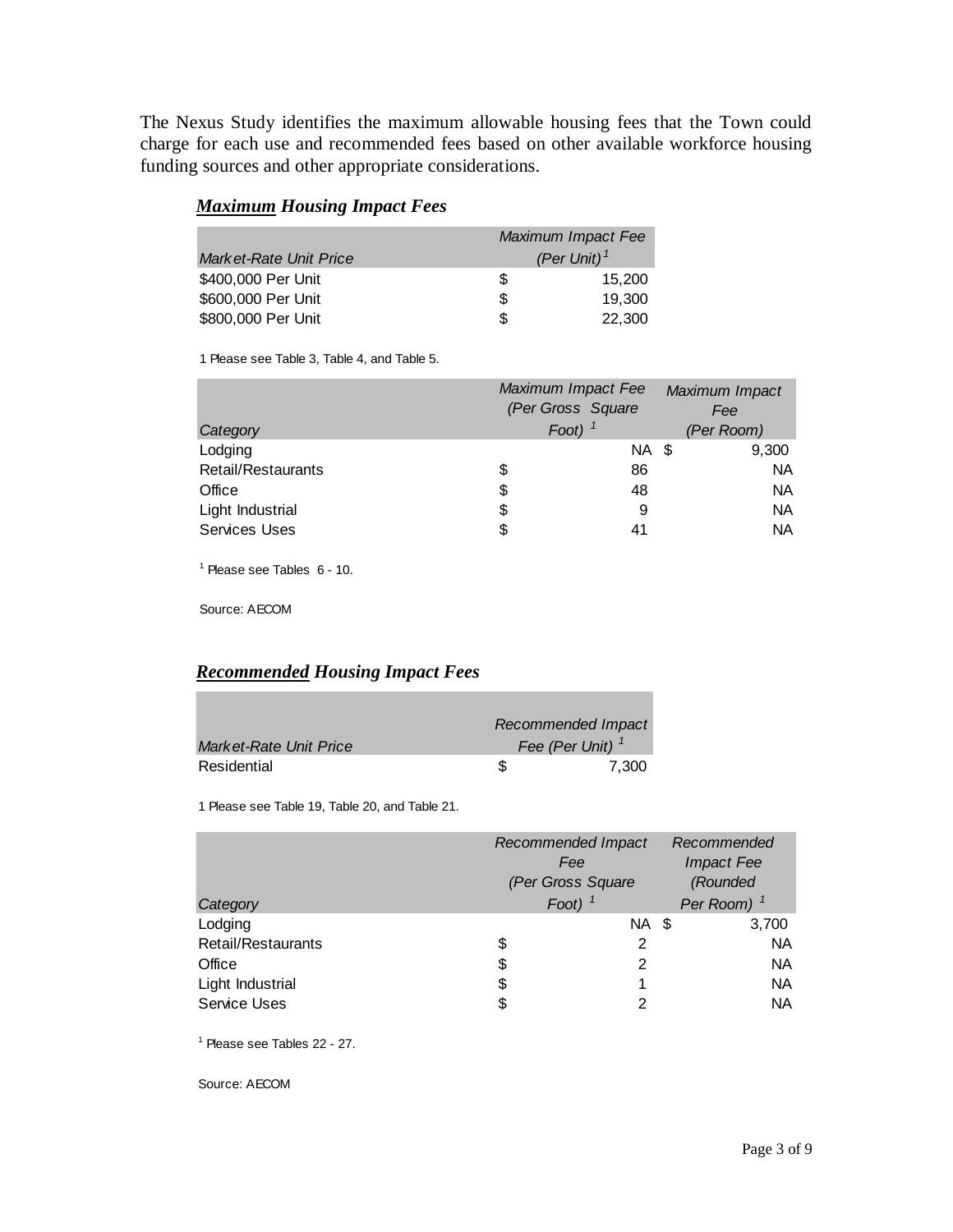### *Items for Discussion*

The following items are identified to facilitate Council discussion.

1. Assumptions

The Nexus Study identifies maximum fees based on employee generation by use and the cost subsidy of constructing new workforce housing. Various assumptions are necessary for this analysis, including land costs, construction costs, housing type and size, occupancy rates, etc. AECOM used a variety of data sources, as well as information from MLH and the development community, to arrive at the assumptions. It is staff and AECOM's opinion that the assumptions are justifiable in the context of the Mitigation Fee Act. Attachment 3, Development Community Position Paper<sup>3</sup>, discusses some of these assumptions. Council may wish to discuss the assumptions utilized.

#### 2. Recommended Fees

The recommended fees are considerably lower than the maximum fees. A major factor that reduced these fees is the assumption that the Town, MLH, and/or other programs or service providers will provide for 70% of the housing need for households at or below  $60\%$  Area Median Income  $(AMI)^4$ . The recommended fees only cover 30% of the housing need generated by new development for households at or below 60% AMI.

a. Residential

The recommended residential fee is \$7,300 per unit.

### *Multi-Family Units*

This recommended fee represents a 69% reduction of the current fee of \$23,222 applicable to residential projects of nine or fewer units. Residential projects of 10 or more units are currently required to provide on-site workforce housing at a rate of 10%, which is also a higher burden compared to the recommended fee.

### *Single-Family Units*

As discussed during the Town Council's Housing Ordinance public hearing, single family homes would not be exempt from housing mitigation requirements. Currently, single family homes of less than 2,500 square feet (s.f.) are exempt from housing mitigation, and homes greater than 2,500s.f. are subject to \$2.68 per s.f. for the area above 2,500s.f. Under the current fees, a single family home of 5,224s.f. would pay \$7,300 in housing fees. Although certain new homes are currently exempt, single family homes generate a housing need, and therefore, are proposed to be subject to the residential housing fee.

 $\overline{\phantom{a}}$ 

 $3$  The Development Community Position Paper was prepared before the current Nexus Study was available.

<sup>4</sup> The 60% AMI for a 4-person household is \$46,320 (Attachment 5).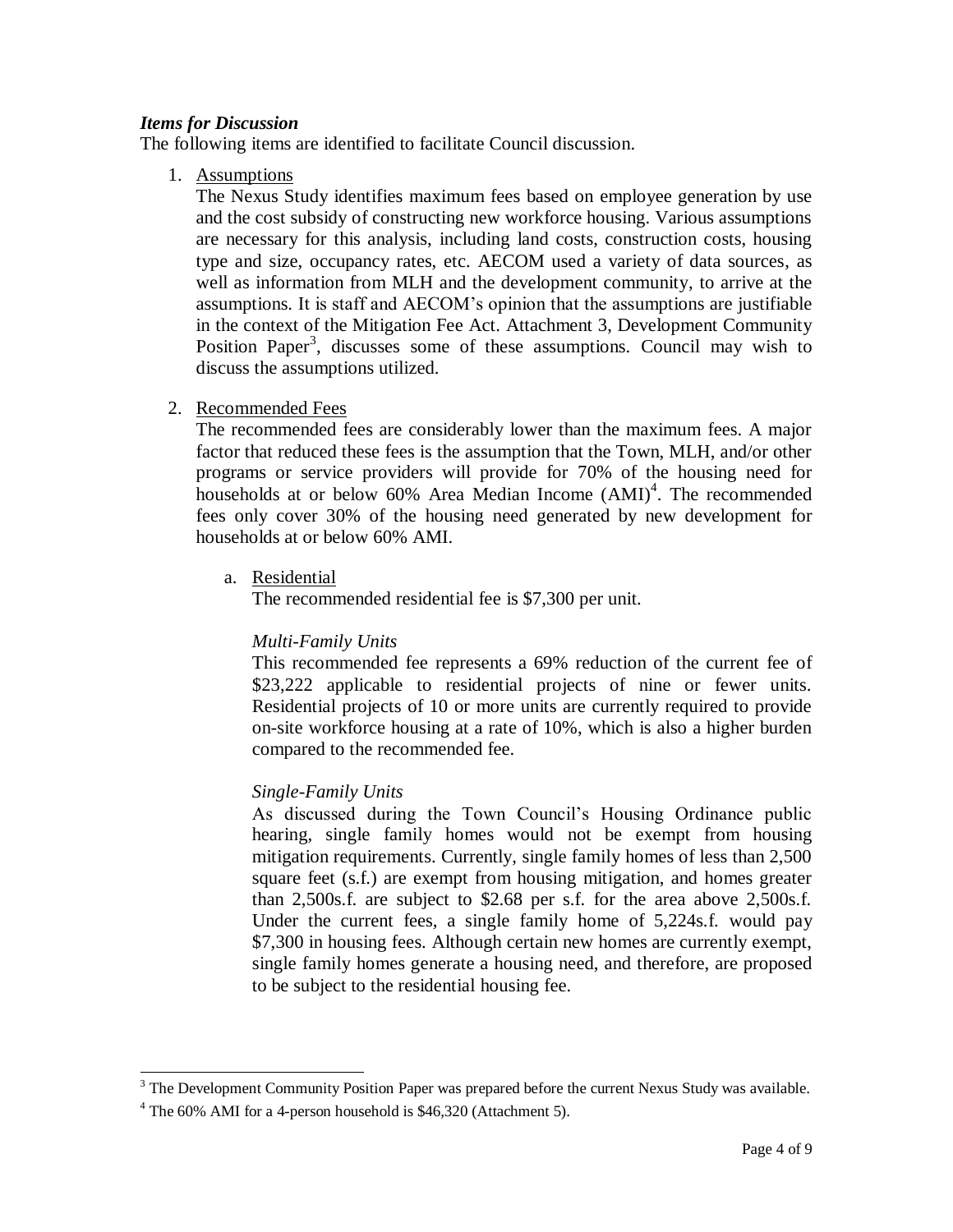Additions to residential units or homes would not be subject to a housing fee (i.e., residential additions are exempt from housing mitigation requirements). Currently, single family additions greater than 400s.f. are charged \$2.68 per s.f. for the area above 400s.f. Therefore, residential additions would no longer be subject to any housing fee.

b. Lodging

The recommended lodging fee is \$3,700 per room. This represents a 68% reduction of the current fee of \$11,611 applicable to lodging projects of 19 or fewer units. Lodging projects of 20 or more rooms are currently required to provide on-site workforce housing at a rate of 10%, which is also a higher burden compared to the recommended fee.

c. Commercial

The recommended commercial fees range from \$1 to \$2 per s.f. The fees were reduced to reflect a fee that is approximately 1% of development costs. This represents a substantial decrease from the Town's current nonresidential fees, which range from \$3.93 to \$14.99 per s.f. Although restaurants and retail are currently exempt from housing mitigation, they generate a housing need, and therefore, are proposed to be subject to a housing fee (\$2 per s.f.).

The Council may wish to discuss the recommended fees.

3. Reasonableness and Adequacy of Housing Fees

The fees established should be reasonable and adequate to serve the identified purpose (i.e., fees should be sufficient for the Town to successfully provide for the workforce needs). As identified in the Nexus Study, the fees from this program would be used to mitigate the following:

- 100% of the housing need generated by new development for workers with household incomes above 60% AMI; and
- 30% of the housing need generated by new development for workers with household incomes at or below 60% AMI.

A variety of housing programs could be funded with these fees to meet the identified workforce housing needs, including but not limited to, mortgage assistance, rehabilitation programs, public-private partnerships to develop new workforce housing, and new construction of workforce housing. It is assumed that the Town would pursue the most cost-effective programs to meet the highest priority housing needs at the time sufficient fees are available. If the fees are not adequate, the Town would have to supplement housing programs and activities with other funds or may have to refund fees. The refund of fees would occur if the Town is unable to utilize the fees to mitigate the impact for which the fees are collected in a reasonable timeframe.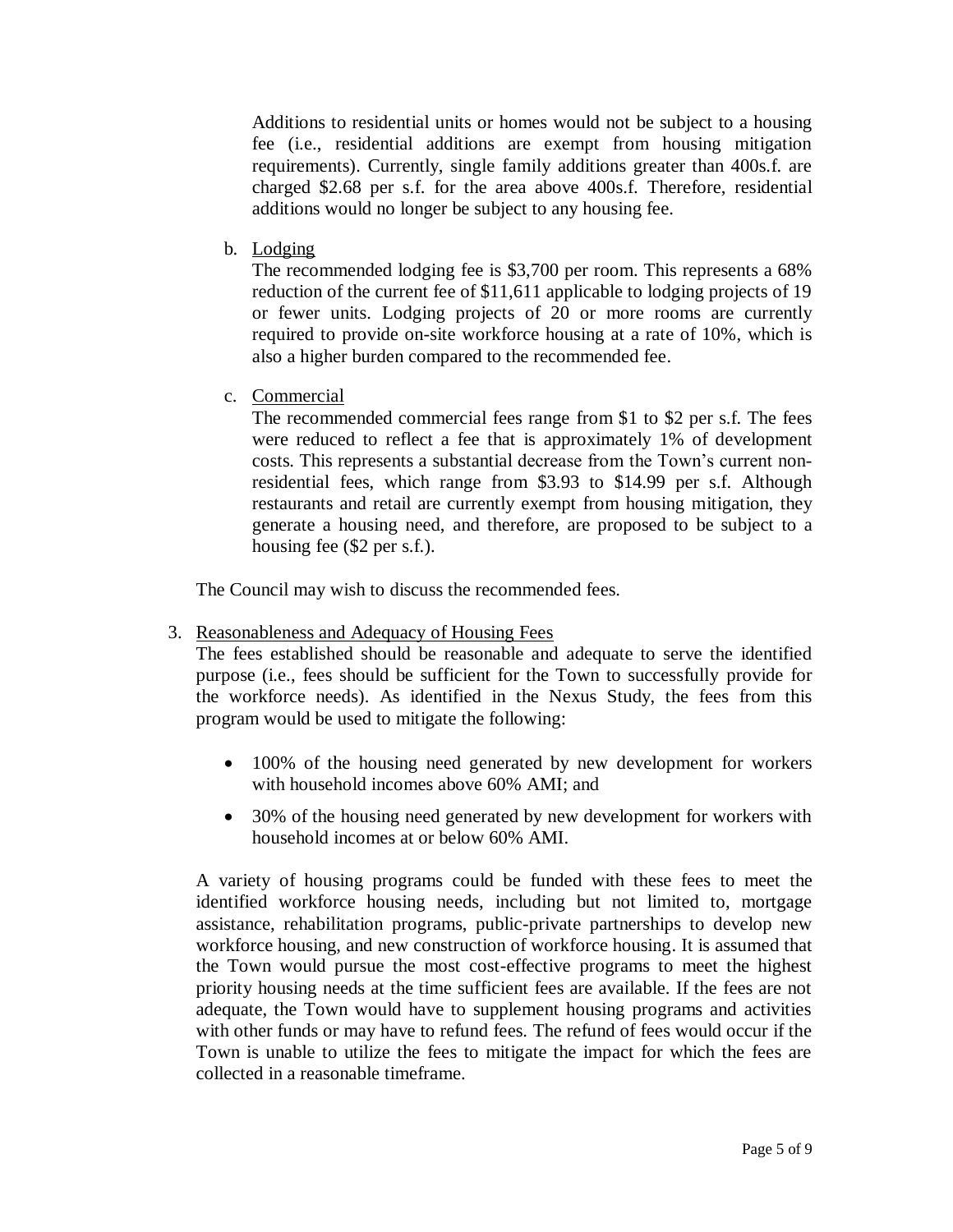The Nexus Study includes an illustrative comparison of different programs based on the recommended fee (Nexus Study page 16). Based on the Nexus Study assumptions and illustrative analysis, the programs range from least expensive (new for-rent development production  $\cos t$  subsidy<sup>5</sup>) to most expensive (acquisition and rehabilitation of a small apartment complex<sup>6</sup>). The upcoming Housing Strategy discussion will be informative regarding prioritizing the expenditure of housing fees.

4. Temporary Partial Waiver or Complete Suspension of Housing Mitigation Requirements

A temporary partial waiver or complete suspension of housing mitigation requirements could be considered by Council. A partial waiver would waive mitigation requirements for only a specific category(ies) or development type(s) (e.g., single family homes only, lodging only, etc.) for a definite period of time. A complete suspension would waive mitigation requirements for all categories for a definite period of time. A waiver or suspension would not affect existing entitlements with approved housing mitigation plans (please also see Financial Considerations below).

The main implication of any waiver or suspension is that any new development that occurs during that period would not be mitigating its impact on workforce housing. As a result, the responsibility to provide for those housing needs would become the Town's. For example, if 10 single family home building permits were issued during the waiver period, it could be considered that the Town would need to subsidize workforce housing by \$73,000 based on the recommended fee of \$7,300 per unit. The Town's current funding for housing has been taken into consideration in the Nexus Study. Therefore, any housing fee waived would be backfilled by the Town, which would be in addition to the Town's current funding. This backfill by the Town's General Fund would be necessary to maintain the overall integrity of the housing mitigation fee program.

If a temporary waiver or suspension is desired by Council, staff would recommend a period of no more than one year. If the Council desires to approve a temporary partial waiver or complete suspension of housing mitigation requirements, Council should select Option 3, which would provide time for staff to prepare a resolution that reflects this direction.

### *Minor Corrections to Nexus Study*

 $\overline{a}$ 

The following are minor corrections to the Nexus Study, and are reflected in the attached resolution (Option 1):

• Page 3, Footnote 1 & Page 13, Footnote 12: The Kitzbuhl Apartments are restricted to 100% AMI (not 60% AMI or below). Therefore, these footnotes will

<sup>&</sup>lt;sup>5</sup> This subsidy reflects the gap between production of for-rent units and the value received based on a supportable rent for a household at 80% AMI.

<sup>&</sup>lt;sup>6</sup> This cost does not reflect the value received based on rents received.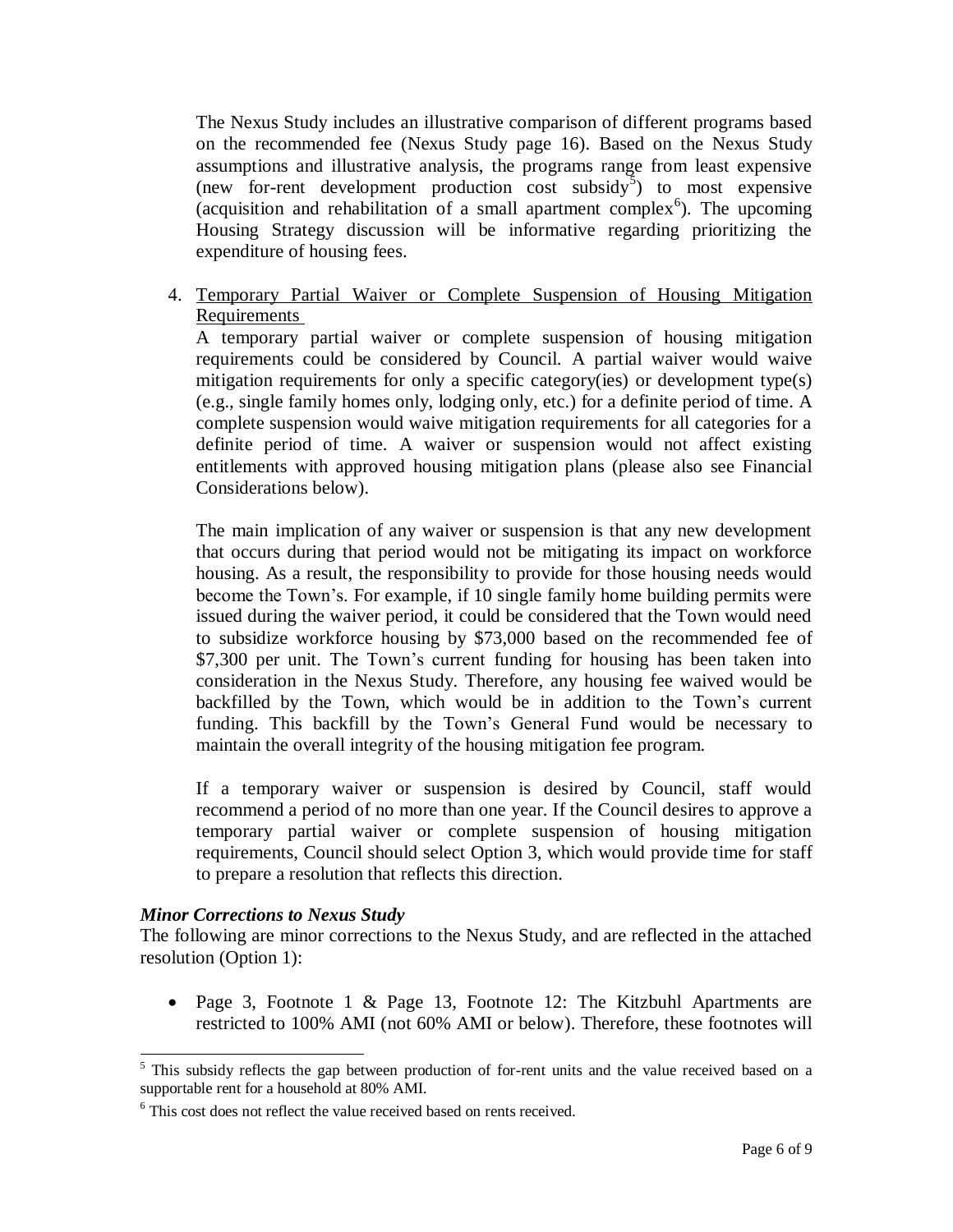be replaced with the following: "*In the past, private developers have produced approximately 27.5% of units at or below 60% AMI in Mammoth Lakes as mitigation. This does not include the 4.4 acres of Resort property deeded to the Town from the Dempsey Construction Corporation for workforce housing (Aspen Village Townhomes and Apartments). Sources: Economic & Planning Systems, Inc. Mammoth Lakes Economic Forecast and Revitalization Strategies, 2011; MLH Deed Restriction Count, 2015*."

- Page 6, first line will be revised as follows: "…in a 2-bedroom unit (the AMI for a 3-person household in Mono County is approximately 90% of the 4-person AMI in Mono County)."
- Page 13, replace first complete sentence with the following: "No vote is required to initially form an EIFD, but a 55% vote is required for bond issuance."
- Appendix Table 4, Footnote 4 and Note & Appendix Tables 5-8, Footnote 2 and Note: Change 1.57 workers per household to 1.59 workers per household. This was a typo.

# **OPTIONS ANALYSIS**

- Option 1: Adopt the attached resolution making the required findings, approving the Affordable Workforce Housing Fee Nexus Study and Fee Recommendation, and adopting a Housing Impact Mitigation Fee Schedule.
- Option 2: Adopt the attached resolution making the required findings, approving the Affordable Workforce Housing Fee Nexus Study and Fee Recommendation, and adopting a Housing Impact Mitigation Fee Schedule with modification by Council.
- Option 3: Continue to public hearing to July 1, 2015.
- Option 4: Do not adopt the attached resolution.

Option 1 would allow the Housing Impact Mitigation Fee schedule to become effective consistent with the Mitigation Fee Act, and would establish housing impact fees for all development consistent with the Housing Ordinance.

Option 2 would allow the Housing Impact Mitigation Fee schedule to become effective consistent with the Mitigation Fee Act, and would establish housing impact fees for all development consistent with the Housing Ordinance, as modified by the Town Council. The option would allow for relatively minor modifications to the attached resolution.

Option 3 would continue the public hearing to July 1, 2015. The Council may consider this option if additional analysis or information is requested by the Council, or if the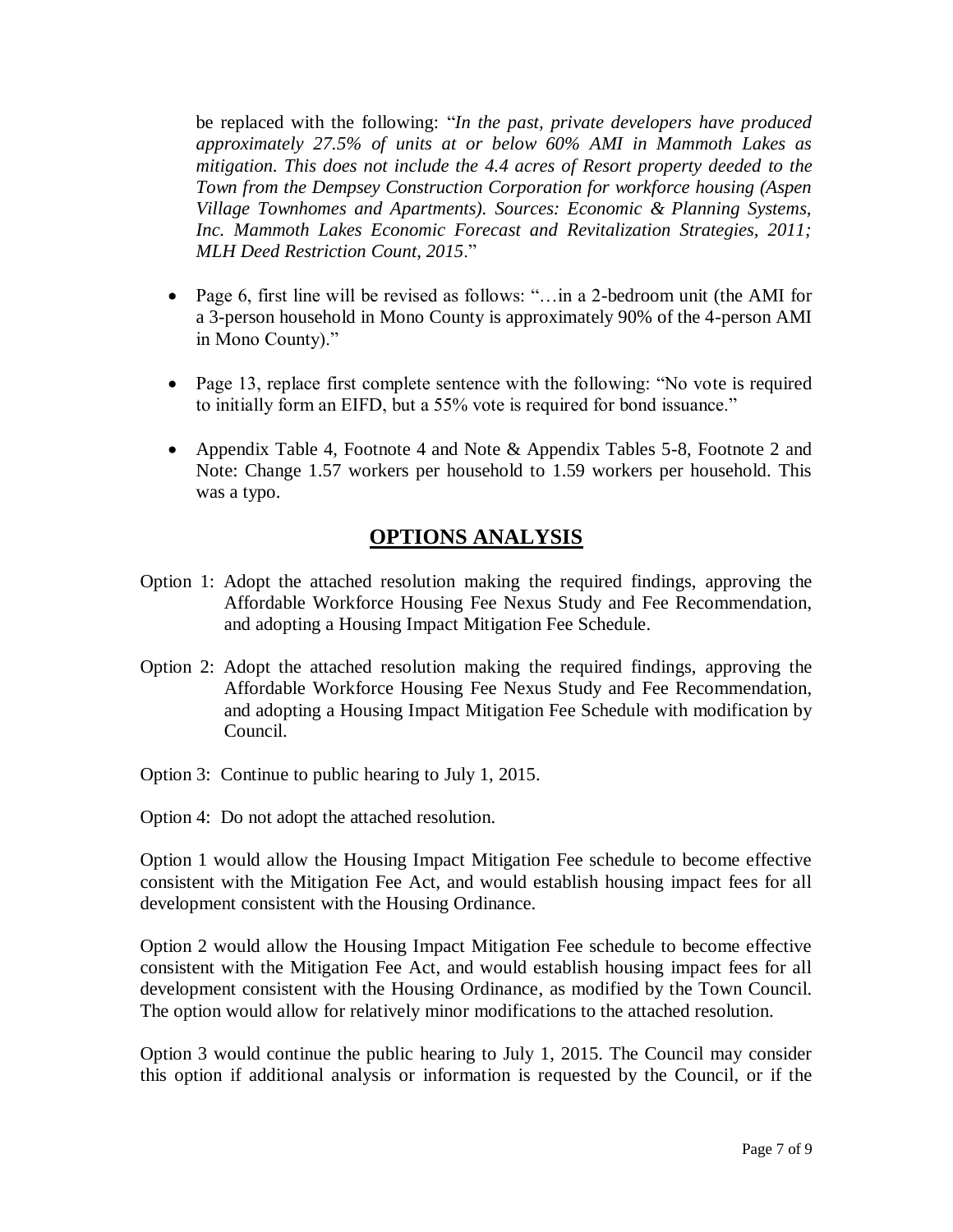Council directs staff to prepare a resolution for a temporary partial waiver or suspension of housing mitigation requirements.

Option 4 would not establish housing impact fees for all development. Council would need to direct staff to conduct another nexus study so that fees could be established in compliance with the Housing Ordinance, or the Council could rescind the Housing Ordinance.

# **FINANCIAL CONSIDERATIONS:**

The establishment of a housing fee as a mitigation option for all development is expected to result in the majority of new projects paying the fee. The Affordable Workforce Housing Fee Nexus Study and Fee Recommendation ("Nexus Study") identifies maximum allowable fees that the Town could charge and recommended fees based on other available workforce housing funding sources and existing and anticipated housing programs. The fees established should be adequate to serve the identified purpose (i.e., fees should be sufficient for the Town to successfully provide for the workforce needs). The Town anticipates providing a variety of housing programs to meet workforce housing needs. If the fees are not adequate, the Town would have to supplement housing programs and activities with other funds or may have to refund fees. The refund of fees would occur if the Town is unable to utilize the fees to mitigate the impact for which the fees are collected in a reasonable timeframe.

The adoption of housing mitigation impact fees for all development would not affect existing entitlements and the associated housing mitigation approved for those projects. However, it is reasonable to assume that developers will weigh the cost and risk associated with submitting project amendment requests to take advantage of options that are perceived as more financially favorable to the project. These requests would be dependent on a variety of factors, including market conditions and others affecting development pro formas, making it difficult to predict the extent of amendments that may be requested. Any amendments to pay the fee instead of a private developer providing on or off-site units may alter the Town's anticipated delivery of workforce housing units. These requests would be reviewed through the required process and the necessary findings would need to be made for approval.

It is anticipated that additional Town staff administrative costs will be associated with a housing fee program (e.g., annual monitoring and reporting, coordinating use of funds, etc.). The Town anticipates funding these staff costs through Measure 2002A dollars, housing impact fees (Municipal Code 17.136.040.G.4), and/or other sources. It is also anticipated that additional Mammoth Lakes Housing, Inc. (MLH) staff time may be required to manage and monitor programs and activities funded with housing impact fees.

# **ENVIRONMENTAL CONSIDERATIONS:**

The proposed approval of the Affordable Workforce Housing Fee Nexus Study and Fee Recommendation and the establishment of a housing impact mitigation fee schedule is not a project as defined by CEQA Section 21065 and State CEQA Guidelines Section 15378(b)(4), as it relates to the creation of a government funding mechanism which does